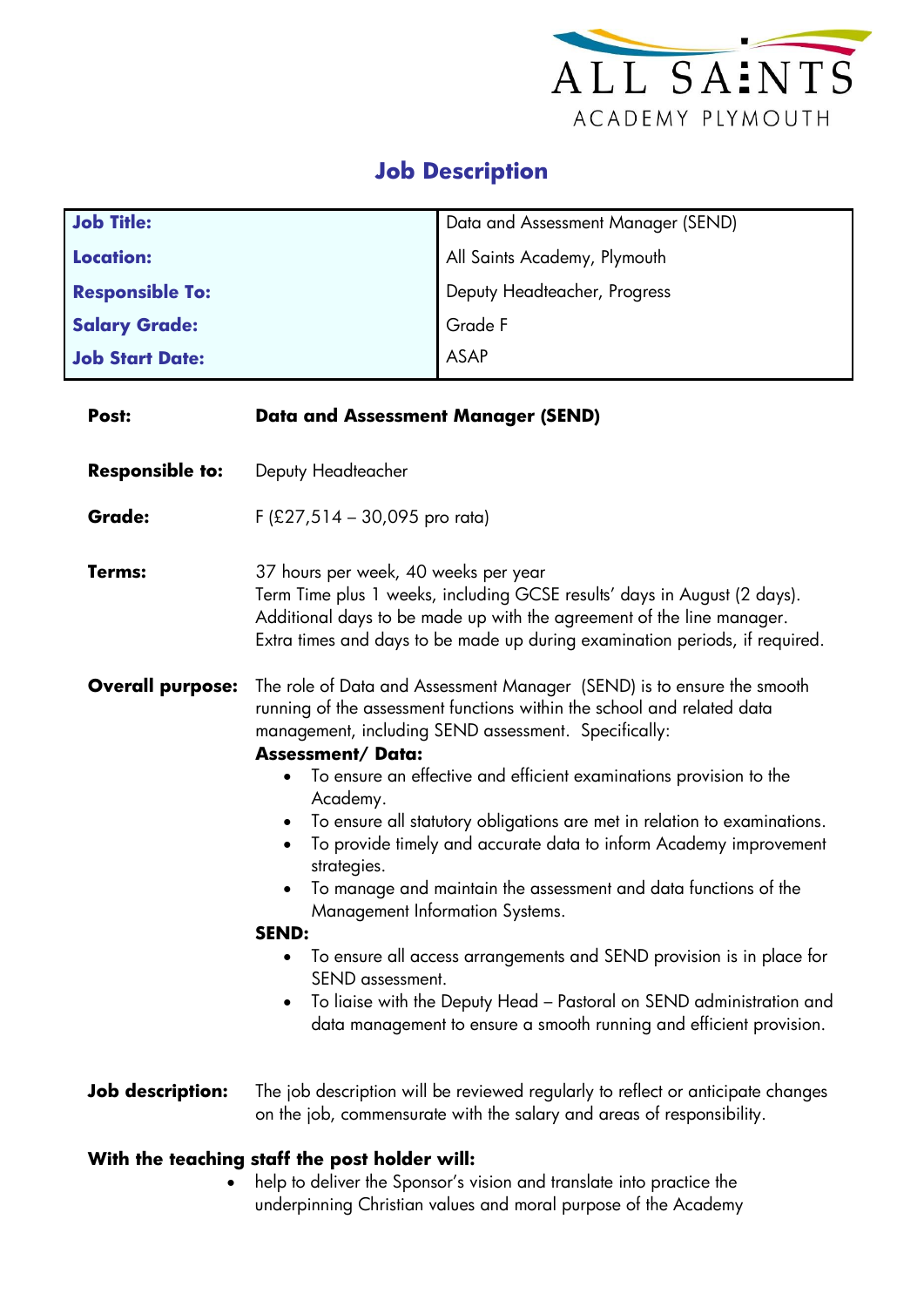- establish and maintain effective relationships and communication with parents and students
- help to promote the Academy's policies
- help to develop a learning culture with high expectations in a safe and secure learning environment

## **Specific responsibilities:**

- To support the Leadership Team to provide analyses of internal and external data, as requested
- To prepare, maintain and interrogate the data reporting package for student assessments, ensuring data is complete and up-to-date
- To design forms to report results to parents from data held and produce reports for parents within the reporting cycle deadlines
- To prepare analyses for teaching staff and support subject areas as necessary to monitor and evaluate the value of the data they produce
- To contribute to the development and review of whole school data-related policies and timelines.
- To prepare subject reports for Heads of Department following each progress tracker
- To ensure that manual and computerised student assessment information is kept up-to-date, i.e. student data, groups, etc
- To develop and maintain the Academy's Management Information System/SIMS modules/4Matrix for assessment and reporting
- To be responsible for data input of all internal and external examination results using Assessment Manager, using own initiative to develop systems that meet the needs of the Academy to ensure accurate reporting of examination results and pupil information
- To be responsible for the collation and analysis of performance data, including CAT tests, Pre-Public Exam data, Key Stage 3 results, GCSE and equivalent results
- To assist with timetable changes during the year
- Ensure all data information is held appropriately following GDPR regulations and guidelines.
- To support the timetabler with groupings and other inputs into SIMS for class lists
- To ensure the security of data in the Academy
- To attend relevant internal/external meetings
- To undertake relevant continuing professional development
- To undertake general administration duties as required
- To carry out any other duties as the Leadership Team may, from time to time, determine commensurate with the grade
- to promote appropriate professional development through own personal learning and support for colleagues
- to manage and run all stages and processes in the internal and external administration of all examinations, with little recourse to others. This includes both computerised paperwork (for example making entries, producing registers/timetables, completing online forms, downloading web-based information) and practical matters (for example booking and setting up rooms, organising special arrangements)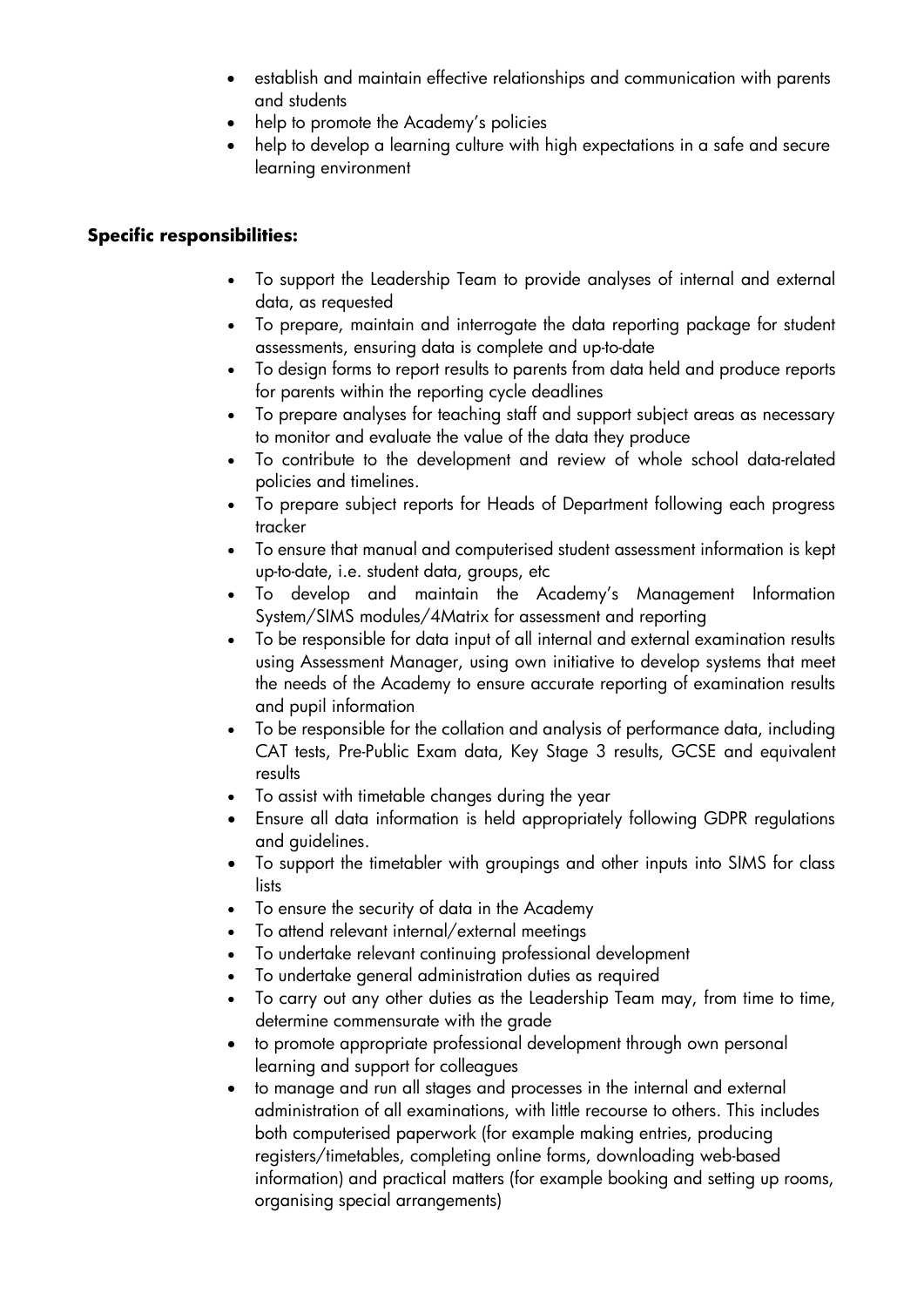- to ensure that all records of student progress on exam entries is accurate and up to date
- to liaise with the Deputy Headteachers with regard to the relevant examination boards and syllabus studied to examination level. To establish the number of entries at each tier and to process entries, to include all modular exams taken throughout the year
- to ensure statutory procedures and recommendations relating to examinations (including special arrangements) from the DFE, Joint Council, Exam Boards and other relevant agencies are implemented and followed on a timely basis
- to be responsible for collecting, collating and entering of all examination entries into the computer system and sending via EDI
- to provide and present relevant exam information to candidates (i.e. carry out student exam briefings and assemblies) and to parents (attend parents' evenings as appropriate)
- to liaise with examination boards throughout the academic year to provide updated information regarding syllabuses, deadlines for entries and coursework and any other relevant information (e.g. student guides) to Senior Leadership Team/students/parents
- to work efficiently on any queries, re-mark requests and missing marks following results day, including assisting students in clarification of grades and making contact with exam boards and colleges as necessary
- to maintain, implement and adhere to an exams policy for the Academy, and to be in charge of the exams budget
- to be available at various times of the year, including mid-August and September for the publication of external examination results and the subsequent appeals process where appropriate
- to advise the Senior Leadership Team on costs of examinations including any additional costs where new courses have been introduced
- to produce detailed reports, at least twice yearly, on feedback from examination boards on the quality of the Academy's preparation for examinations and moderation
- To ensure all access arrangements and SEND provision are in place for SEND assessment
- To liaise with the Deputy Head Pastoral, SENDCo and Inclusions team on SEND administration and data management to ensure a smooth running and efficient provision

## **Other responsibilities:**

- to take part in an annual staff performance review with the line manager
- to establish and maintain effective relationships and communication with all staff at the Academy
- to manage, recruit and train exam invigilators and to allocate them to manage exam venues. To provide exam invigilators with invigilation timetables in advance of examinations, including mock exams, end of year exams for year groups, in addition to all public exam sessions
- to liaise with the site staff regarding preparation for examinations rooms
- to register attendance at the Academy while on site to comply with Health & Safety regulations
- to support with general administrative duties
- To undertake additional duties as required, commensurate with the level of the job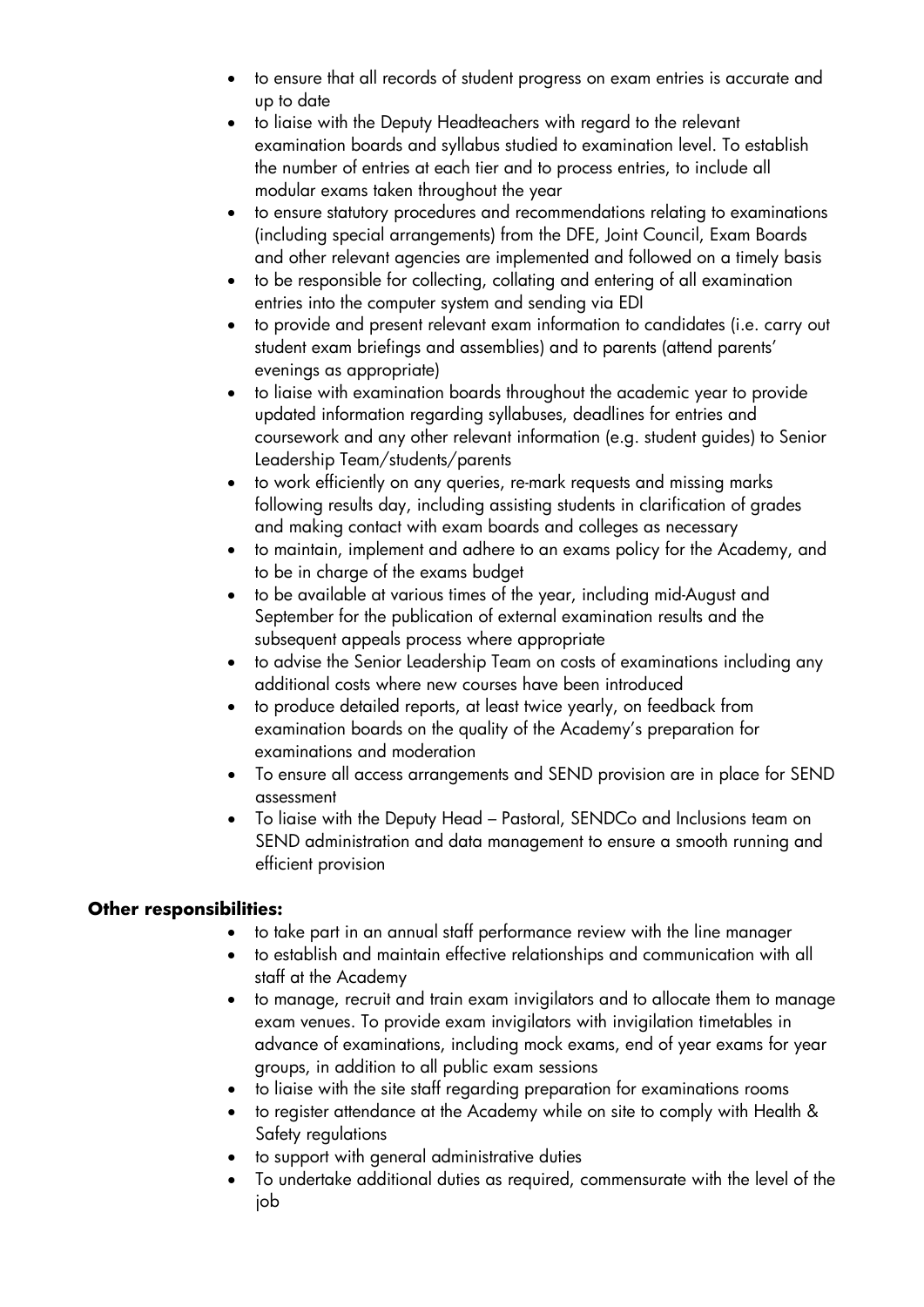• Undertake first aid training and provide first aid support to students as necessary

## **PERSON SPECIFICATION**

| Criteria       | Essential                                                                            | Desirable                                                 | Method of                                   |
|----------------|--------------------------------------------------------------------------------------|-----------------------------------------------------------|---------------------------------------------|
|                |                                                                                      |                                                           | Assessment                                  |
| Qualifications | GCSE - C Grade or higher<br>(level 4 or above)                                       | MIS / Business Administration<br>qualification            | Certification                               |
|                | Educated to at least A-<br>level/BTEC Level 3 or                                     | Educated to degree level                                  |                                             |
|                | equivalent level of knowledge<br>and skills                                          | Have analytical academic<br>qualifications                |                                             |
|                |                                                                                      | IT, Data analytics<br>qualifications                      |                                             |
| Experience     | Working in a busy<br>administration office<br>environment                            | Administration of education<br>MIS systems                | Application,<br>Interview $/$<br>References |
|                | Managing and maintaining<br>data bases                                               | Experience of working within<br>an education environment. |                                             |
|                | Analysis of data and<br>producing and designing of<br>management reports             |                                                           |                                             |
|                | Experience of working with<br><b>Examinations and electronic</b><br>entries          |                                                           |                                             |
|                | Supporting and developing<br>administrational systems                                |                                                           |                                             |
| Skill          | Numerate and strong data<br>analysis skills                                          | Data analysis and report<br>writing                       | Application,<br>Interview $/$<br>References |
|                | Strong level of IT literacy<br>particularly in the use of<br>MS Office products      |                                                           |                                             |
|                | Strong management of MIS<br>and Examination systems                                  |                                                           |                                             |
|                | Strong oral and written<br>communication skills at all<br>levels of the organisation |                                                           |                                             |